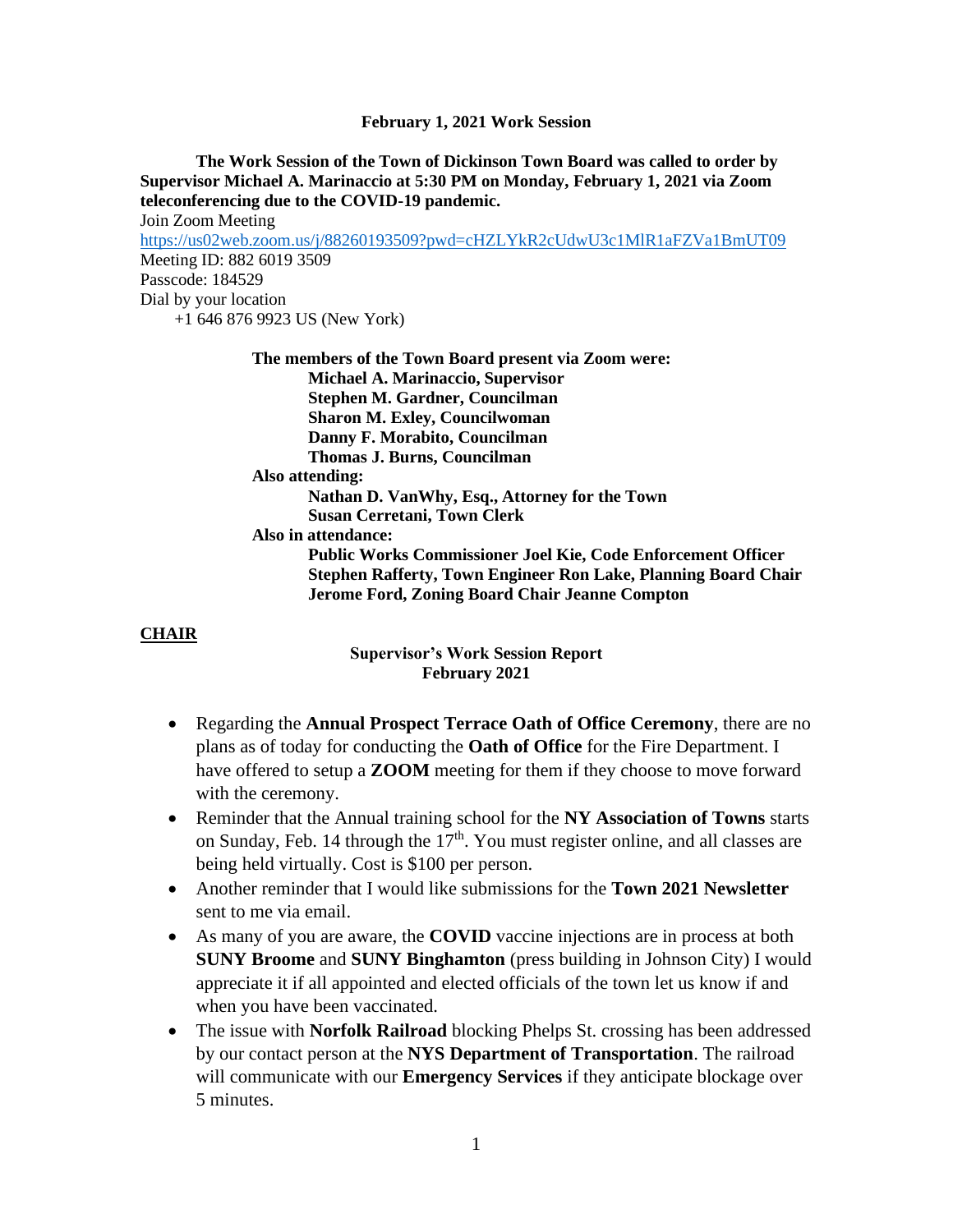### **February 1, 2021 Work Session**

• The Planning Board held a meeting on Monday, January 25 at 6 pm. They went through the entire plans for the Fairview Recovery Center project. Jerry is here to introduce the plan tonight.

# **PLANNING BOARD**

Planning Board Chair Jerry Ford reported that the Planning Board met on January  $25<sup>th</sup>$  to review the submission of information for the proposed conversion of the old St. Ann's School to the Fairview Recovery Center with 15 apartments and one office. Mr. Ford commented that the information seemed preliminary in that they were trying to see if the project would be approved before proceeding. They have applied for Grants……

The Planning Board reviewed the site plan and Mr. Ford offered some suggestions:

- Entrance facing Adams Street be an emergency exit only
- Install a fence  $-3$  foot high with some shrubs on residential side
- Landscaping on Adams Street side of building which would satisfy landscape requirement and eliminate the variance requirement
- Provide an outdoor patio on south side of building
- 3 parking spots be designated on site plan per 239 County review variance required for reduced parking

Code Enforcement Officer Rafferty explained the proposed schedule for the project:

The Town Board approves the preliminary development plan at next Monday's meeting subject to the issuance of the variance. The **ZBA** will hold a public hearing February  $16<sup>th</sup>$  for parking variance. The Planning Board gives **PUD** final approval.

Mr. Rafferty will write a recommendation letter to the Board for next week and he will check with Attorney Sarah Grace Campbell on lighting and signs.

### **ATTORNEY**

Attorney VanWhy reported that he has been working with the Town Court on the Town's policies and procedures for non-moving violations.

Attorney VanWhy stated that the Spectrum contract is ready to move forward but we are still waiting on a sign off from Spectrum's higher up.

### **PUBLIC WORKS**

• Public Works Commissioner Kie reported that Terry Carroll from **NYSERDA** will be meeting with him and Steve Rafferty via Zoom to discuss some new grants that are out.